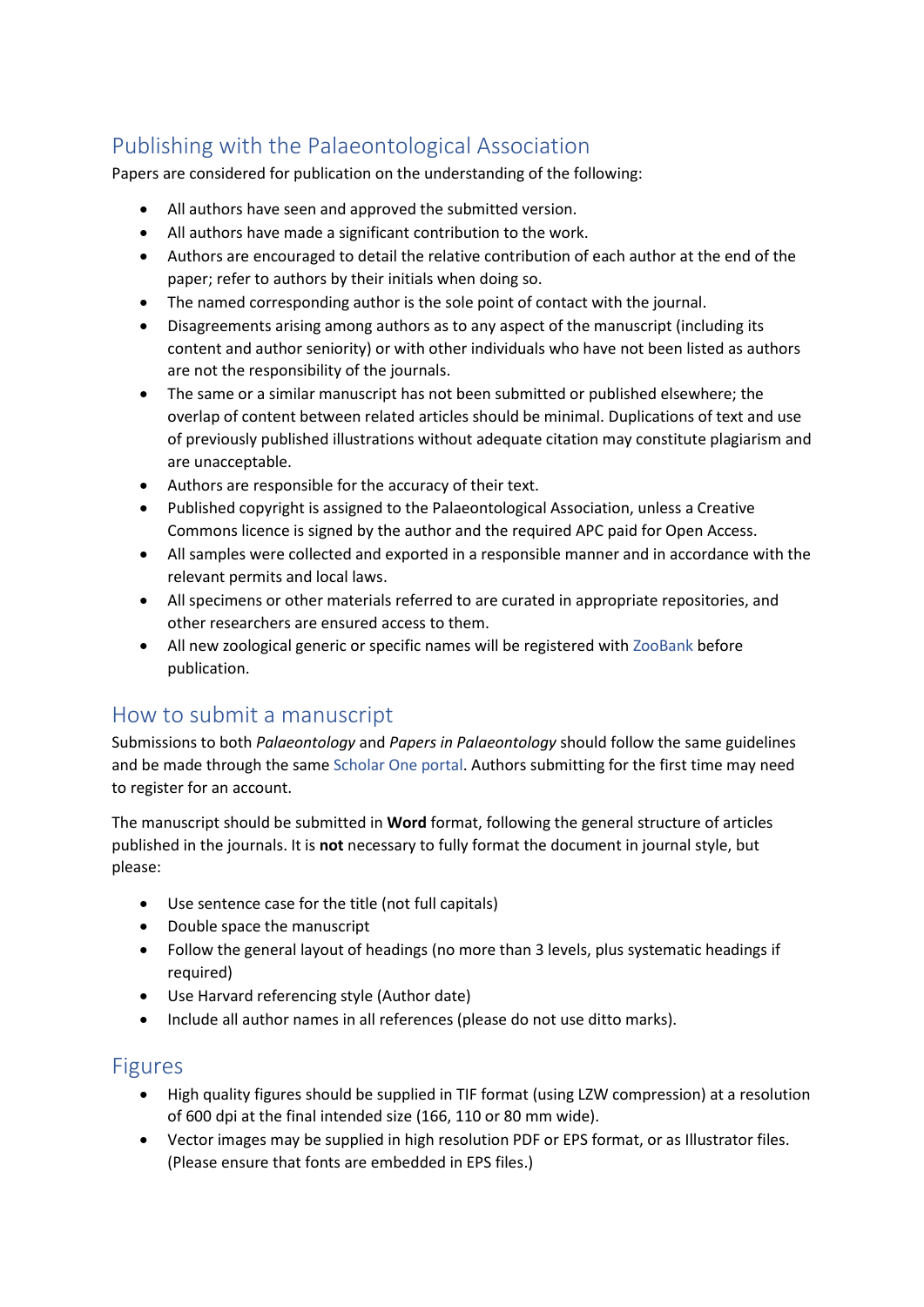- Include the figure number and an indication of the final intended size in the file name (e.g. Fig1\_166.tif).
- Supply colour images in RGB mode.
- Supply black and white images in grayscale mode.
- Ensure that all text is clearly legible at the final intended size.
- The journal is now published online-only so there is no charge for colour reproduction.
- If you have difficulty uploading figures due to file size, please first check the suggestions in th[e Figure Guidelines.](https://www.palass.org/publications/palaeontology-journal#for-authors) For more help, contact the Publications Officer [\(editor@palass.org\)](mailto:editor@palass.org?subject=submission%20query).

#### Initial assessment

After submission, an initial assessment of all manuscripts (except invited reviews) is undertaken by the Editorial Board. At this time a manuscript can be rejected for one of three reasons:

- It lacks broad appeal to the readership and is instead, at best, a worthwhile contribution, particularly to specialists, but not exceptional. Papers solely describing new species of common genera will not usually accepted (e.g. with a title such as: A new species of ...). It is imperative that at the time of submission an author demonstrates that a paper will have wide appeal to the readership. This should be stated succinctly in a covering letter at the time of submission and demonstrated in the introduction to the paper.
- It has not been prepared in accordance with th[e Instructions to Authors.](https://www.palass.org/publications/palaeontology-journal#for-authors)
- There is room for substantial linguistic improvement. We recommend asking a native English-speaking colleague to review your paper first; using a paid editorial service does not guarantee final acceptance your manuscript.

Manuscripts that are deemed suitable will be passed to a Handling Editor who will manage the peerreview process. In the light of the comments of at least two referees and the opinions of the Handling Editor and Editor-in-Chief, a decision on the suitability of the manuscript will be made; the corresponding author will be notified by the Handling Editor.

### Editorial decision

After peer review, the corresponding author will receive a decision from the Handling Editor. The paper may be: accepted outright, accepted subject to various levels of revision (minor, moderate or major), rejected outright, or rejected with option to resubmit.

In the first instance, the manuscript has been accepted in its current form and requires no further modification by the author. It will be checked by the editorial team who may suggest further amendments, but the author will not be asked to make these changes.

If the paper is accepted subject to revision (at any level), the author must modify and resubmit the manuscript, answering any review comments, and providing a clear argument against any requested change they disagree with. The revised manuscript should be submitted within a stated deadline and may be subject to further peer review. Resubmission does not guarantee acceptance if the conditions are not answered.

Requested changes may be of a technical nature and include a critique of the quality of both the writing style and illustrations. It is essential that you respond directly to the technical review as well as the scientific reviews.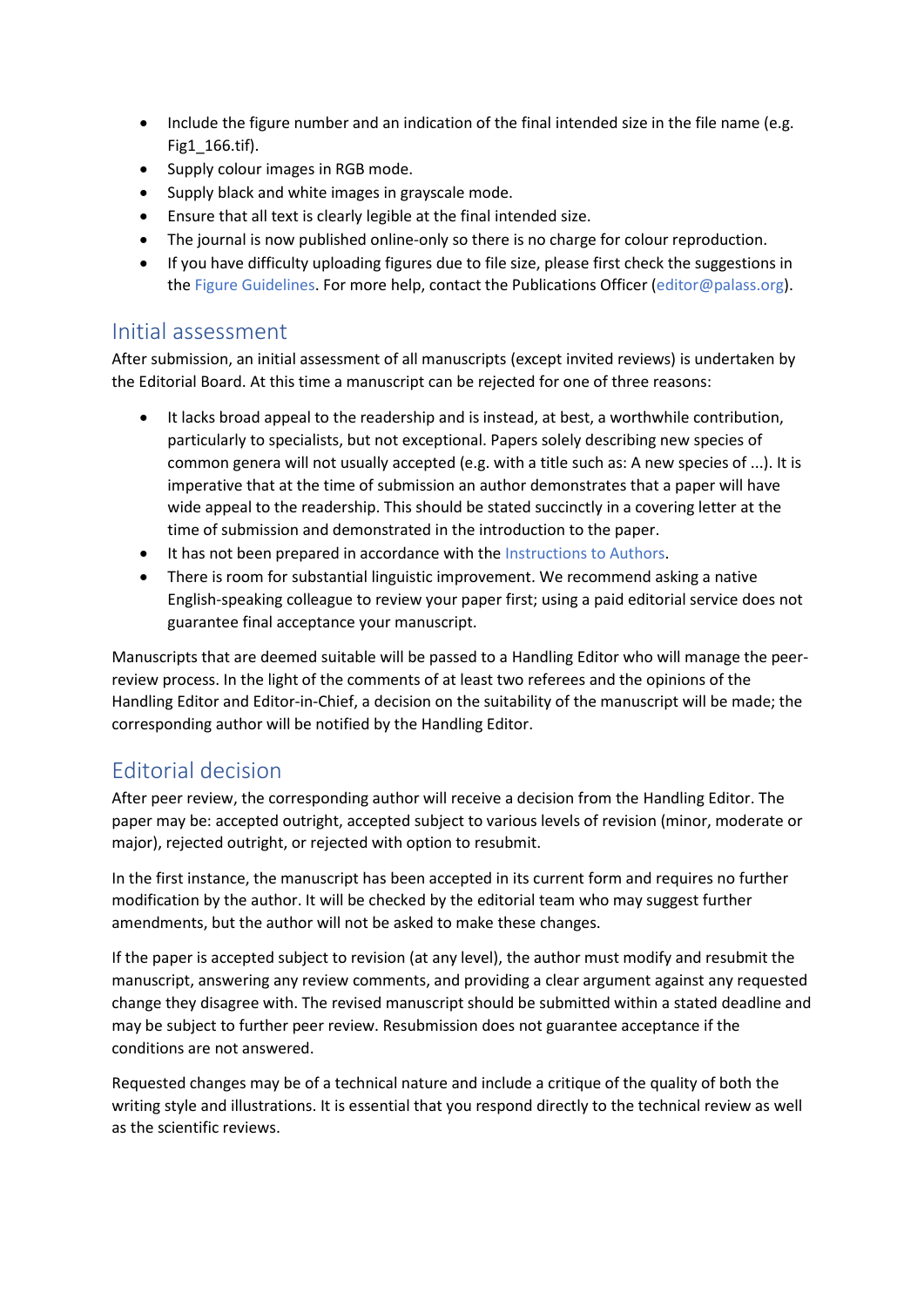A paper is only considered to be accepted after any requested changes are made or defended to the satisfaction of the Editor-in-Chief.

The time between submission and acceptance can be considerably shortened if preparation of the original manuscript, and any revision thereof, conforms to the [Instructions to Authors.](https://www.palass.org/publications/palaeontology-journal#for-authors)

If a paper is rejected outright, the Editorial Board will not consider a revised version. However, if an option to resubmit is provided the author may submit a revised version of the manuscript (taking into consideration any review comments supplied in the decision letter). This should be an entirely new submission through ScholarOne, but the original manuscript ID should be noted on the submission form.

#### Production

The accepted manuscript will be copy edited and the corresponding author will receive a PDF proof. Errors may be corrected at this stage, but cosmetic adjustments may not be allowed.

Note that the quality of figure reproduction in the proof copy will be lower than that of the published article. However, any concerns regarding colour balance should be queried. The proof and any author corrections will also be checked by the Palaeontological Association's Publications Officer, and any proof issues can be raised with them directly.

When the paper moves into production, the corresponding author will be able to track the progress of the article through [Wiley Author Services.](https://authorservices.wiley.com/home.html) They will also be able to access the final Version of Record when their article is published.

*Palaeontology* and *Papers in Palaeontology* are published online before inclusion in an issue, through Wiley Online Library Early View. This is the final Version of Record for the paper; no changes can be made after online publication without formal correction. Any citation of the paper should include the online publication date and the doi (digital object identifier) which can be found on the bottom of the first page, and with the basic article details on Wiley Online Library. The doi will allow the paper to be traced after it is assigned to an issue and moves out of Early View.

### Copyright and Open Access

The Wiley OnlineOpen service is available to authors who wish to make their publication Open Access, or whose funding agency requires grantees to archive the Version of Record of their article.

Authors of OnlineOpen articles are permitted to post the final, published PDF of their article on a website, institutional repository, or other free public server, immediately on publication, in addition to its being published in the Wiley Online Library. This is Gold Open Access and an article processing charge (APC) is payable. A full range of Creative Commons licences is available for both journals. Further information about Open Access is available [online.](https://authorservices.wiley.com/author-resources/Journal-Authors/licensing-open-access/open-access/onlineopen.html)

Authors who do not have funds available for Gold Open Access are permitted to deposit the final accepted (but not copy edited or typeset) version on their institutional repository 12 months after publication of the Version of Record (this is Green Open Access as required by UKRI).

Shortly after acceptance, the corresponding author will receive an email invitation to sign a copyright agreement (assigning copyright to the Palaeontological Association) or to select a Creative Commons licence for Open Access (requiring payment of an APC).

Manuscripts will not be published until this has been returned to the Publisher.